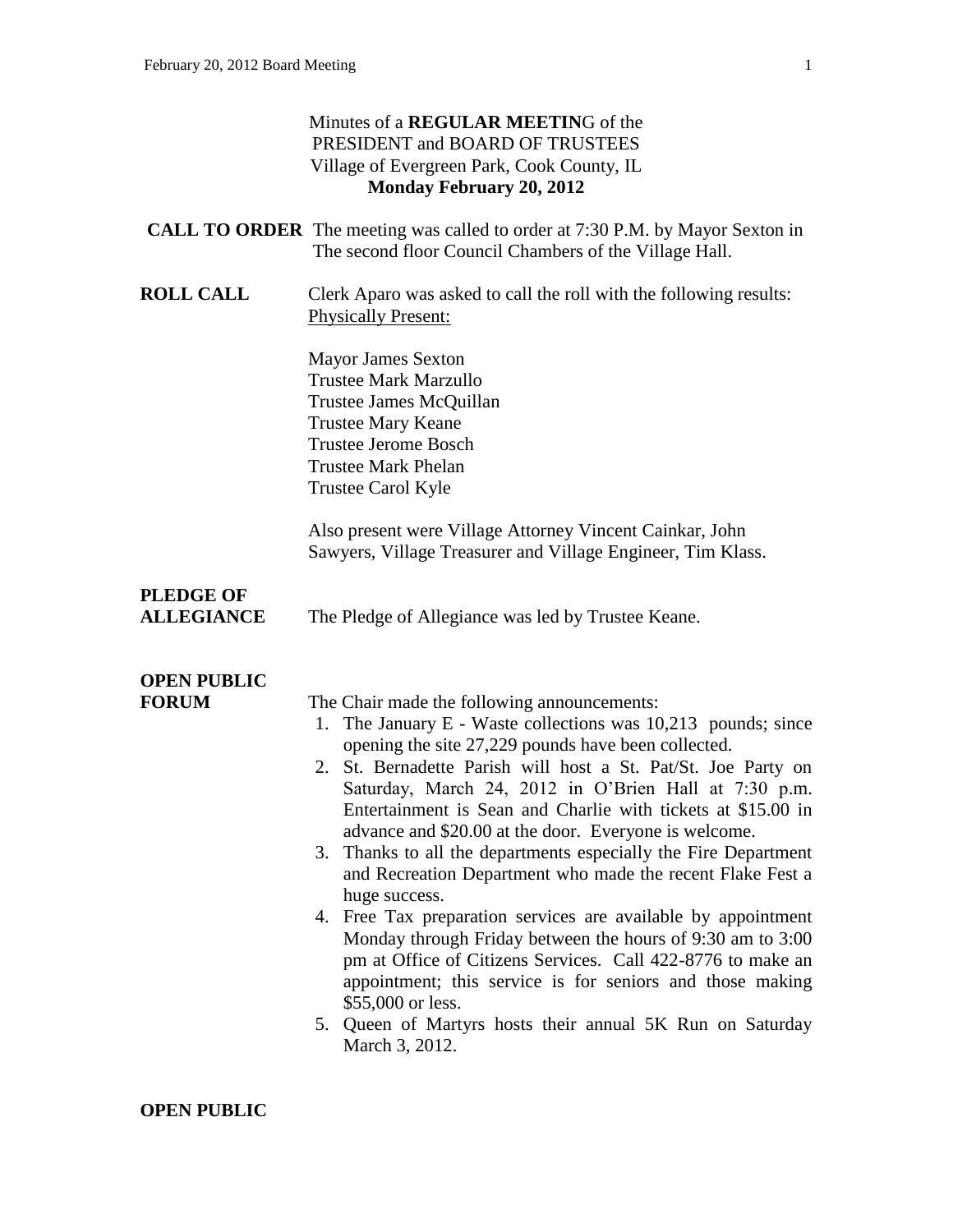| <b>AUDIENCE</b> | Mr. Omar Gaby, 9712 S. California questioned the charges on his        |
|-----------------|------------------------------------------------------------------------|
|                 | water bill for water used in October, November and December of         |
|                 | 2011 but charged at the new 25% increased rate as of January 1,        |
|                 | 2012. The Chair explained water billing increases are effective        |
|                 | January 1 but due to the large increase $(25%)$ he has rebated the     |
|                 | billing for Group O1 water bills. The rebate will roll back the        |
|                 | prices on the next bill to the 2011 rates. He added everyone should    |
|                 | have received a letter explaining the rebated rates. Mr. Gaby said     |
|                 | he has not checked his mail. Trustee Kyle stated she lives in the      |
|                 | same section and the letter was in her mailbox this morning. Mr.       |
|                 | Gaby thanked the Chair for his quick response to this matter.          |
|                 | Mrs. Helen Cuprisin, 9233 S. Homan questioned the use of the           |
|                 | grader in the alley stating it does not smooth the surface but creates |
|                 | ruts on either side of the alley. The Chair responded that helps       |

restrain water from pooling in the alley.

### **REGULAR AGENDA**

**MINUTES** Motion by Trustee Bosch second by Trustee Kyle to waive the reading of the minutes of the February 6, 2012 Regular Meeting of the President and Board of Trustees as presented was passed by unanimous voice vote and so ordered by the Chair.

## **RESOLUTION**

**NO. 8-2012** Motion by Trustee Phelan second by Trustee Keane, to approve **Resolution NO. 8-2012** with expenditures of the General Corporate Fund of \$ 237,768.89 and the Sewer and Water Fund in the amount of  $$ 53,026.08$  and the 95<sup>th</sup> Street TIF Fund, \$82.50 and the Capital Improvement Fund, \$27,964.42 and the Street Bond Fund \$ 12,000.00 for a total of \$ 330,841.89. Upon roll call, voting YES: Trustees Kyle, Marzullo, McQuillan, Keane, Bosch and Phelan; voting NO: NONE. The motion was passed and so ordered by the Chair.

### **TREASURER'S**

**REPORT** Motion by Trustee McQuillan second by Trustee Phelan to accept for file and information the Treasurer's report for **January 31, 2012** in the General Fund \$5,155,079.29 and Sewer & Water Fund of \$ 2, 031,662.93. The motion was passed by unanimous voice vote and so ordered by the Chair.

### **BUSINESS**

**CERTIFICATES** Motion by Trustee Bosch second by Trustee McQuillan, to approve the application for Business Regulation Certificate and License for **Valentine Home Health Care, Inc.** to conduct an home health agency located at  $3337$  W.  $95<sup>th</sup>$  Street, Suite # 1. Upon roll call voting YES: Trustees Marzullo, McQuillan, Keane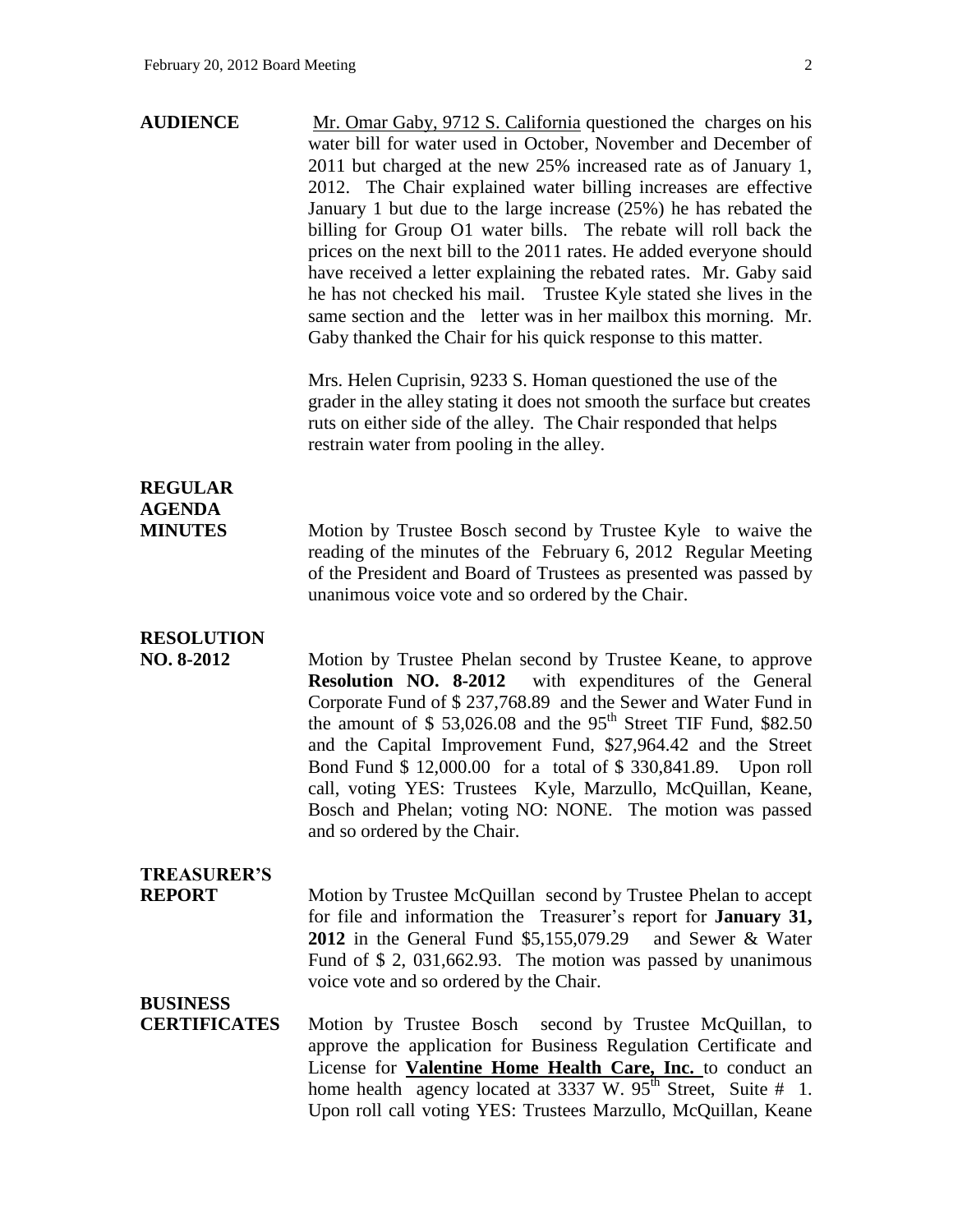Bosch, Phelan and Kyle; voting NO: NONE. The Motion was passed and so ordered by the Chair.

Motion by Trustee Phelan second by Trustee Marzullo , to approve the application for Business Regulation Certificate and License for **CPR IN Chicago** to conduct a safety and wellness training – CPr, first aid, etc. located at 3317 W.  $95<sup>th</sup>$  Street Suites 4 & 7. Upon roll call voting YES: Trustees McQuillan, Keane, Bosch, Phelan, Kyle and Marzullo; voting NO: NONE. The Motion was passed and so ordered by the Chair.

Motion by Trustee Phelan second by Trustee Marzullo , to approve the application for Business Regulation Certificate and License for **Bookkeeping Express, Chicago** to conduct a bookkeeping service for small businesses located at 9730 S. Western Avenue, Suite 320. Upon roll call voting YES: Trustees Keane, Bosch, Phelan, Kyle, Marzullo and McQuillan; voting NO: NONE. The Motion was passed and so ordered by the Chair.

Motion by Trustee Phelan second by Trustee Marzullo , to approve the application for Business Regulation Certificate and License for **Chicago Realty and Assest Management** to conduct a real estate brokerage located at  $3317$  W.  $95<sup>th</sup>$  Street, LL3. Upon roll call voting YES: Trustees Bosch, Phelan, Kyle, Marzullo, McQuillan and Keane; voting NO: NONE. The Motion was passed and so ordered by the Chair.

Motion by Trustee Phelan second by Trustee Marzullo , to approve the application for Business Regulation Certificate and License for **Chicago Realty and Assest Management** to conduct a real estate brokerage located at  $3317 \text{ W}$ .  $95^{\text{th}}$  Street, LL3. Upon roll call voting YES: Trustees Bosch, Phelan, Kyle, Marzullo, McQuillan and Keane; voting NO: NONE. The Motion was passed and so ordered by the Chair.

**Motion by Trustee McQuillan to grant a probationary business license to Prime United Marketing and Prime**

# **ORDINANCE**

**NO. 3-2012** Motion by Trustee Phelan second by Trustee Phelan to approve **ORDINANCE NO. 13- 2012 TERM OF CHAPTER 13, MOTOR VEHICLES AND TRAFFIC, OF THE EVERGREEN PARK MUNICIPAL CODE."** The Chair asked the Clerk to explain the request change date. Clerk Aparo stated that the deadline for vehicle stickers was changed to June 30 in 1988 by former Clerk Ruth Donahue. The new deadline for Village stickers is September 15, 2013. Due to the increase in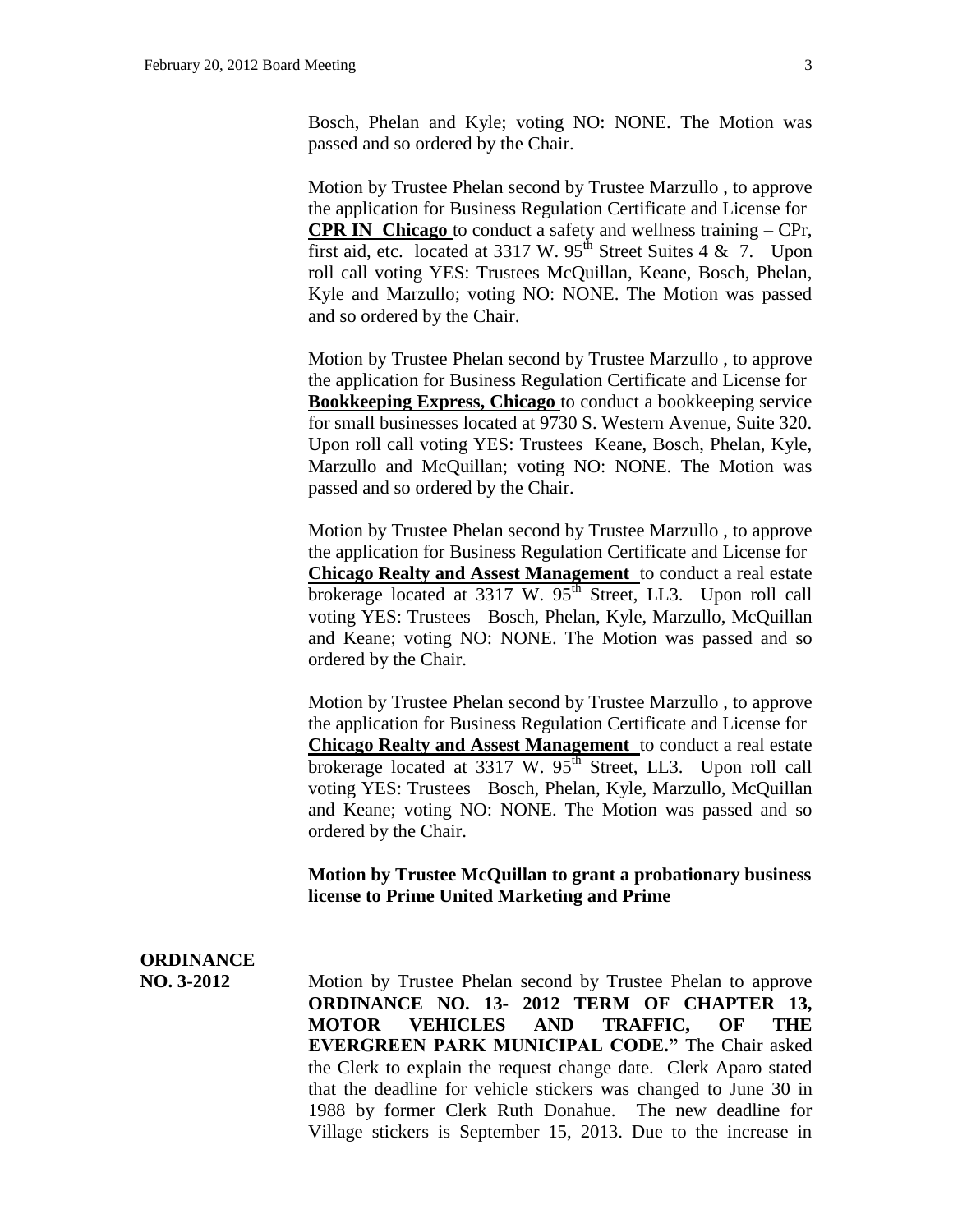Village Hall calls for the Day in the Park, the Village Parade and fireworks, the due date end of the month water billing it is impossible to obtain help from other departments since they are busy with their own events. Clerk Aparo, thanked Trustees Kyle and Keane for their help with sticker sales totaling 3,000 sales on June 30, 2011. The new deadline will extend the stickers purchased for 2012-2013 by almost two months. There will be no increase in sticker prices. Upon roll call voting YES: Trustees Kyle, Marzullo, McQuillan, Keane, Bosch, and Phelan; voting NO: NONE. The Motion was passed and so ordered by the Chair.

# **RESOLUTION**

**NO. 3-2012** Motion by Trustee Bosch second by Trustee Kyle to approve **RESOLUTION NO. 3-2012,** "A RESOLUTION BETWEEN THE VILLAGE OF EVERGREEN PARK AND THE STATE OF ILLINOIS DEPARTMENT OF TRANSPORTATION REGARDING MAINTENANCE OF PROPERTY ON STATE HIGHWAYS FOR THE YEARS 2012 AND 2013." Upon roll call voting YES: Trustees Marzullo, McQuillan, Keane, Bosch, Phelan and Kyle; voting NO: NONE. The Motion was passed and so ordered by the Chair.

### **RESOLUTION**

**NO. 4-2012** Motion by Trustee McQuillan second by Trustee Phelan to approve **RESOLUTION NO. 4-2012,** "A RESOLUTION TO EXECUTE A CDBG SUBRECIPIENT MODIFICATION AGREEMENT APPROVING AN ADDITIONAL AMOUNT OF \$206,535.00 FOR THE PROGRAM YEAR 2010 FOR CDBG PROJECT 10-012." Upon roll call voting YES: Trustees McQuillan, Keane, Bosch, Phelan, Kyle and Marzullo; voting NO: NONE. The Motion was passed and so ordered by the Chair.

# **RESOLTUION**

**NO. 5-2012** Motion by Trustee Marzullo second by Trustee Keane to approve **RESOLUTION NO. 5-2012, "** A RESOLUTION AMENDING SECTION 1.2., EXCLUSIONS, SECTION 24, HARRASSMENT /WORK ENVIRONMENT, AND ADDINGSECTION 15.1, DRUG AND ALCOHOL –FREE WORKPLACE, TO THE VILLAGE OF EVERGREEN PARK PERSONNEL MANUAL." Upon roll call voting YES: Trustees Keane, Bosch, Phelan, Kyle, Marzullo and McQuillan; voting NO: NONE. The Motion was passed and so ordered by the Chair.

### **BLEEKERS BOWL REQUEST**

Motion by Trustee McQuillan second by Trustee Kyle to approve the request from Bleeker's Bowl for a St. Patrick's Day Bike Parade on Saturday, March 17, 2012 from 1:00 pm-2:00 pm to benefit Juvenile Diabetes Research Foundation. The Chair encouraged everyone to attend this great neighborhood event. Upon roll call voting YES: Trustees Bosch, Phelan, Kyle,